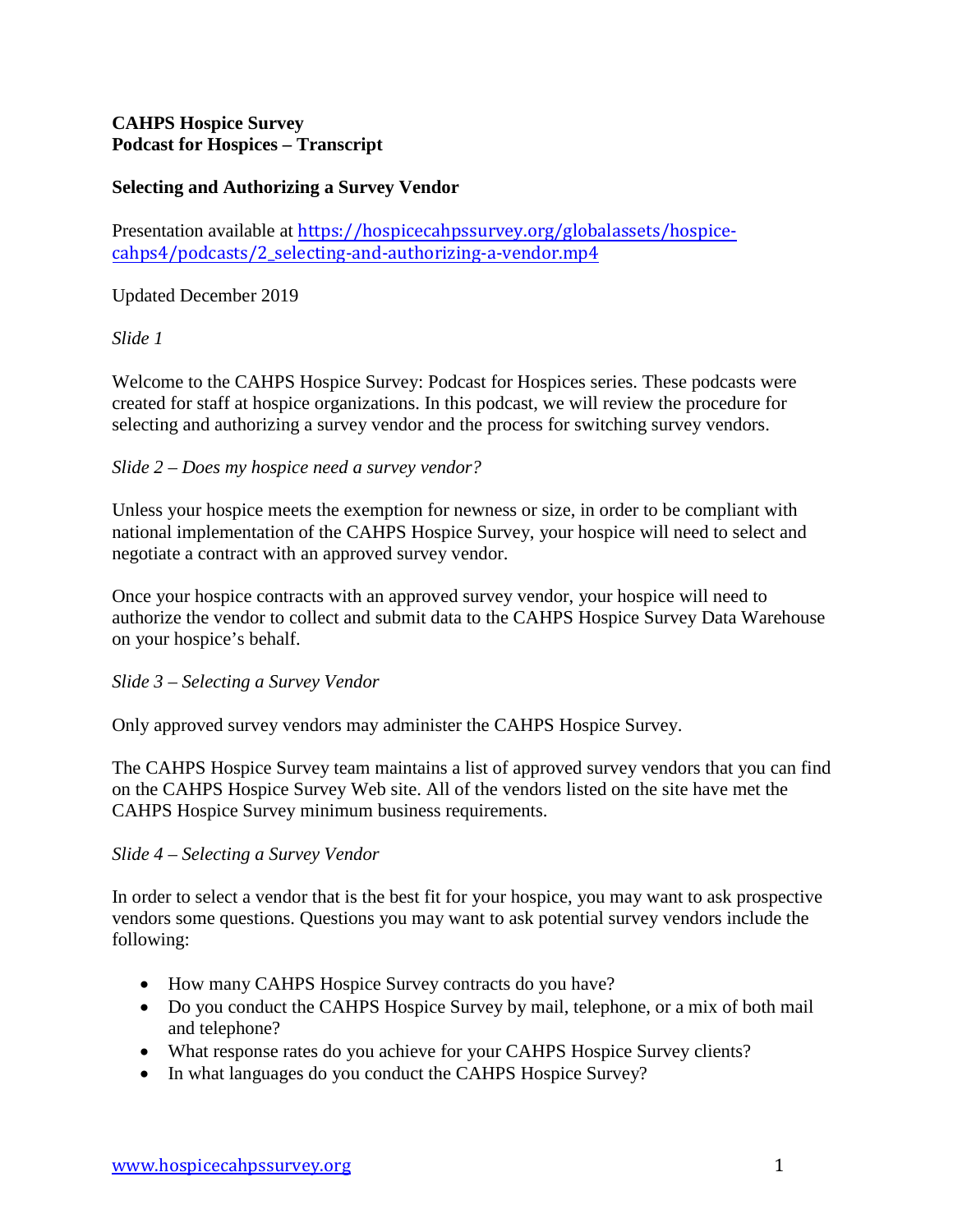- What procedures do you follow to keep my hospice's sample file and data secure and confidential?
- What reports can you provide for my hospice?
- What services do you offer to help my team understand our survey results?

# *Slide 5 – Survey Vendor Authorization Process*

Your hospice will need to notify CMS of the survey vendor your hospice has selected.

To notify CMS, fill out and have notarized the CAHPS Hospice Survey Vendor Authorization Form. This form can be found on the Technical Specifications page of the CAHPS Hospice Survey Web site.

The form must be notarized, and the original must be submitted to the RAND Corporation three months prior to the data submission deadline. For example, if your vendor will begin collecting data for January 2016 deaths, the corresponding data submission deadline is August 12, 2016, and the RAND Corporation must receive your Vendor Authorization Form by May 12, 2016.

Remember to include your CMS Certification Number (or CCN) on the Vendor Authorization Form.

## *Slide 6 – Timeline*

Here, you will see an overview of the data collection and data submission timeline.

Data collection begins two months following the month of patient death. The data submission deadlines happen quarterly during the calendar year. If your hospice is authorizing a new survey vendor, or switching survey vendors, the Vendor Authorization Form is due three months before the corresponding data submission deadline.

The yearly data collection timelines, with actual calendar dates, are posted on the CAHPS Hospice Survey website.

# *Slide 7 – Vendor Authorization Form*

An example of a vendor authorization form is shown here. It is important to include complete and accurate information on this form, including the hospice CCN, an approved survey vendor, and contact information for the hospice administrator and point of contact.

#### *Slide 8– Vendor Authorization Form (continued)*

The Vendor Authorization Form must also include the start date for the new vendor, which is based on the decedent month of death. For example, if your vendor will administer surveys to caregivers of patients who died on January 1, 2020, then January 1, 2020 is the start date. The form must be notarized before it is submitted.